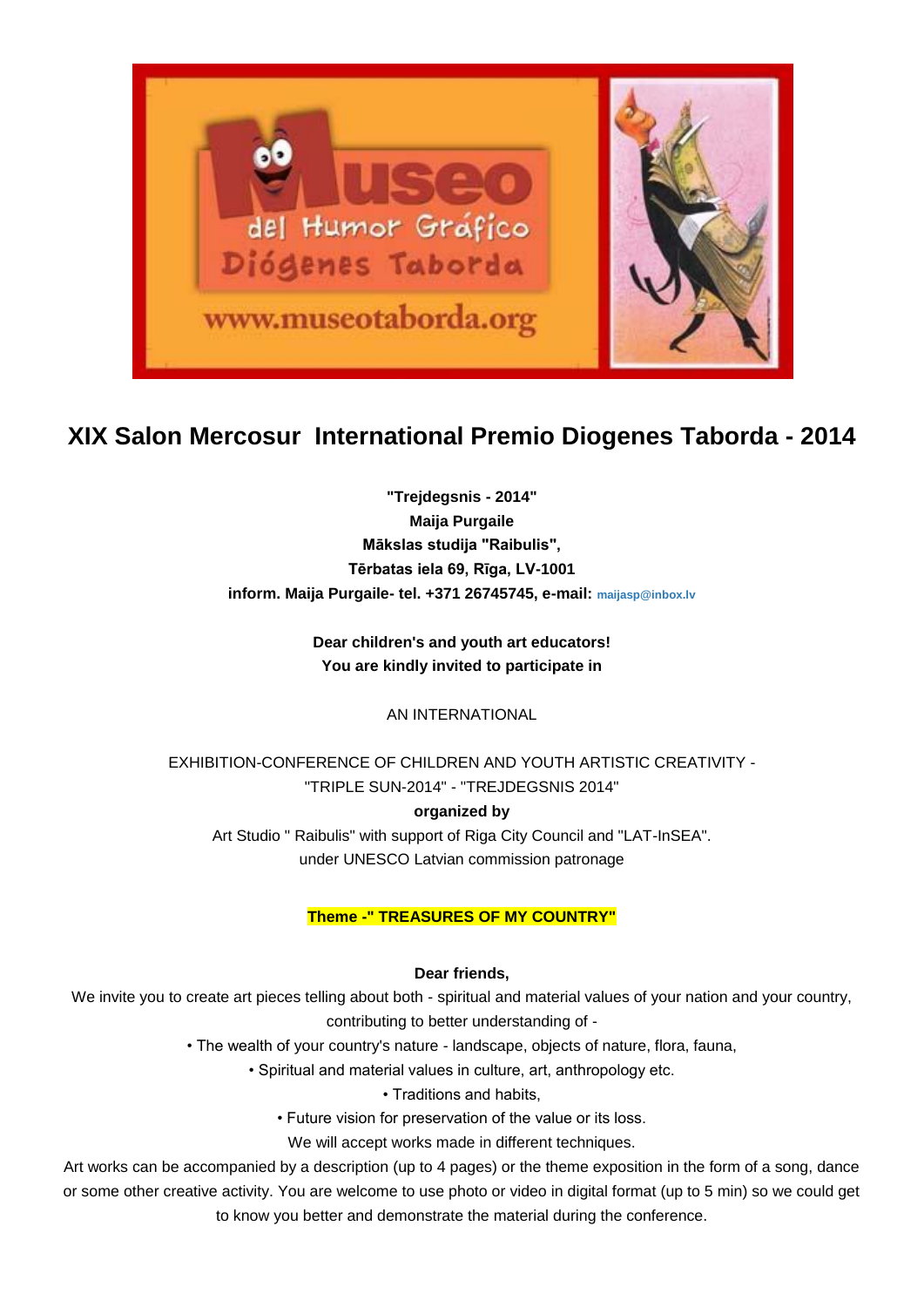## Works will be allocated into 5 different age groups-**5-6, 7 - 9, 10 -13, 14-17, 18 -21 years old.**

Works should be sent in until the 1st October, 2014 (date of receipt).

List of participants should be sent by electronic mail **[maijasp@inbox.lv](mailto:maijasp@inbox.lv)** until 20.09.2014. 13.10.2014.-31.10.2014. - exhibition of the awarded entries at the Riga City Hall. The best works will be awarded with commemorative medals and diplomas. A small traveling exhibition will be organized after the main exhibition.

#### **Address;**

"Trejdegsnis-2014" Maija Purgaile Mākslas studija "Raibulis", Tērbatas iela 69, Rīga, LV-1001 inform. Maija Purgaile- tel. +371 26745745, e-mail: **[maijasp@inbox.lv](mailto:maijasp@inbox.lv)** We look forward to your art works! Project leader Maija Purgaile